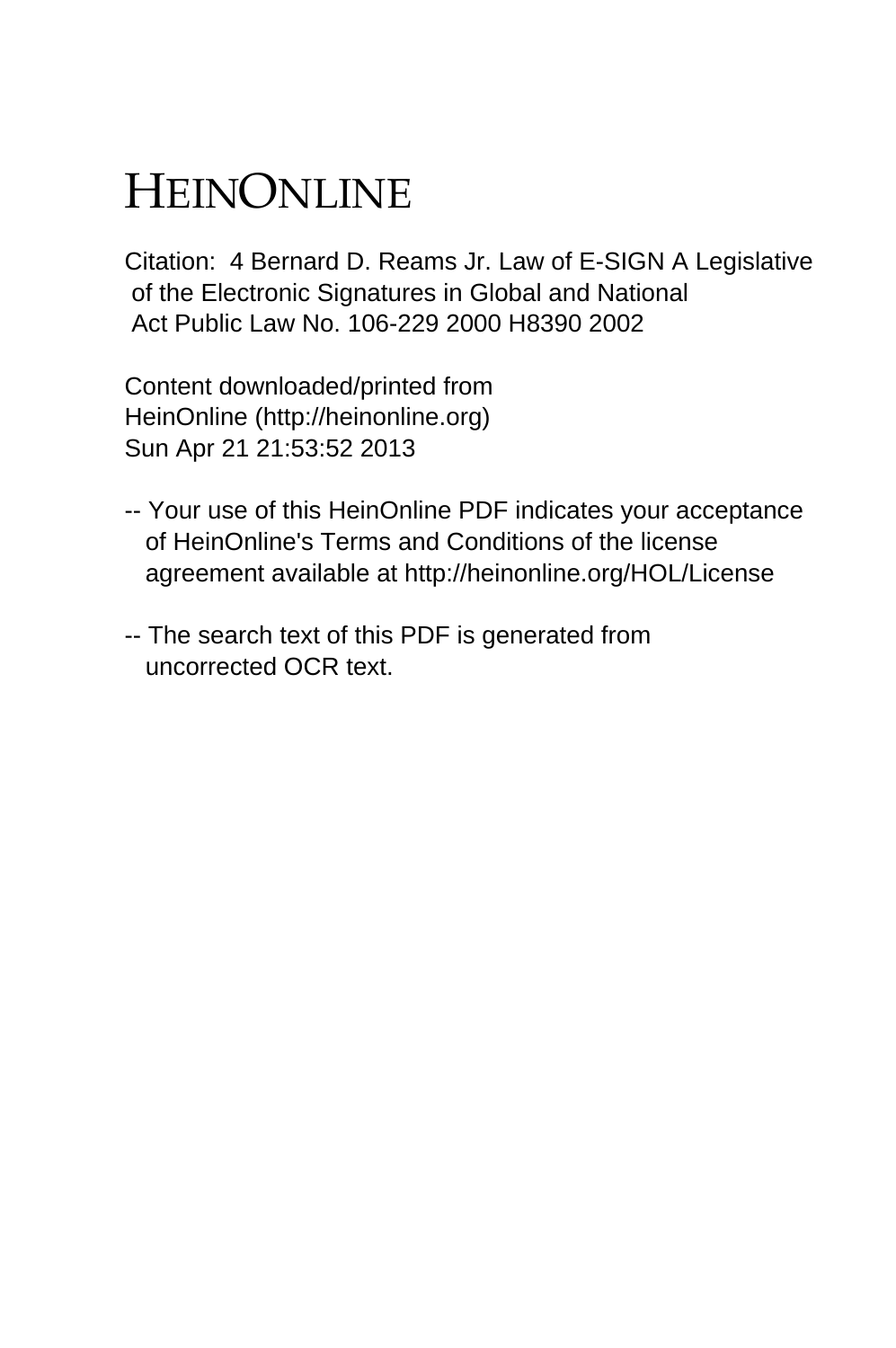Studion issues before them.<br>
The question then becomes, should De La Hoya fought confidently and On this new day, guide the leader-<br>
The question then becomes, should De La Hoya fought confidently and On this new day, guid

New York Times Magazine suggests faced **was an** inspiration for all **of us.THE JOURNAL** that, well, maybe the answer is yes. He Nowhere is Tito's victory appreciated plans to rebuild in a hurricane **dev-** more than in Puerto Rico. We **are** in- The SPEAKER. The Chair has **eam-**

for people to move out of harm's way. Rico.<br>that is what we should consider. If Of course, Puerto Rico's sports his- PLEDGE OF ALLEGIANCE there is a way to provide that incentive tory focuses heavily on America's na-<br>while also protecting the flood insur-<br>tional pastime, baseball, a game that find parties are specifically in a specific and the sentiemar<br>ance

Frida assistance to those who are most conzalez. Ivan Rodriguez. Roberto and linited States of America, and to the Republic of the standard of the stands, one nation under God.<br>In danger to help them move to higher Sandy A The money spent to move them from Tito's victory on Saturday night harm's way protects the lives of fami- adds another significant chapter to the COMMUNICATION FROM THE lies that live by them **and** protects the great history of Puerto Ricans distin- CLERK OF THE **HOUSE** health of the flood insurance program guishing themselves in the world **of** The SPEAKER laid before the House

the Highland Home and The Termin and the speed vactory of the La Mashington, DC, September 20, 1999.<br>The paper people we know to suffer re- Hoya, on Staturday night, All of Puetto Hon. J. Dennis HASTERT, September 20, 1999 a tragedy we can help prevent. I urge and tenacity. You show the true mettle the Pulse of the **U.S.** Bulges of Represent-

The SPEAKER pro tempore, Under **RECESS** the Speaker's announced policy of Jan-<br>
The SPEAKER pro tempore. Pursu-<br>
Universely.<br>
The SPEAKER pro tempore. Pursu-<br>
Sincerely.<br>
Sincerely.<br>
The SPEAKER pro tempore. Pursu-<br>
Sincerely.<br>
Sincerely. the Speaker's amounced policy of January 19, 1999, the gentleman from Puerto Rico (Mr. ROMERO-BARCEL6), is rec-<br>ognized during morning hour debates

er, I would like to take this oppor-<br>tunity to congratulate Felix "Tito" THE PRESIDENT OF THE UNITED STATES (H. DOC. NO. 106<br>tunity to congratulate Felix "Tito" THE PRESIDENT OF THE ognized ouring norm denaities Accordingly (at 12 o'clock and 5<sup>6</sup> CYBERSPACE ELECTRONIC SECUMIC for 5 minutes.<br>
Mr. ROMERO-BARCELÓ. Mr. Speak-cess until 2 p.m.<br>
en: Nor Nor Occapatulate Felix "Tito" (ACT OF THE<br>
en: I woul The SPEAKER laid before the House<br>on his tremendous victory in the world<br>weller weight this past Saturday. The SPEAKER laid before the House<br>under Spectrum is Tito's victory. The recess having expired, the House<br>under Spec over his talented and worthy opponent, was called to order at 2 p.m. dent of the United States; which was called to order at 2 p.m. dent of the United States; which was called to order at 2 p.m. each and, together with the brations in the long and storied history PRAYER mittee on the Judiciary **and** the or-

Both fighters brought impressive are- Martin's Lutheran Church, **.**Houston. deredto be printed: dentials to this bout. Each one was Texas, offered the following prayer: *To the Congren* ofthe *United* States: ended and with Trinidad having won Let us pray. Gracious and eternal I am pleased to transmit for your<br>straight matches and De La Hoya 31 God, as these men and women who early constrained nad peedy enact:<br>straight victorie

in 16 different events in less than 20 who watched this clash on Saturday years, and the home is worth only night were treated to a tremendous

IT,000. The quality, the federal Government be in the busi- appeared to have a lead midway ship, the Members, and their Federal Government be in the busi- appeared to have a lead midway ship, the Members, and their staff t the second providing an incentive for a through the fight, but Tito showed the their efforts for equality, justice small number of people to stop and heart of a champion by coming back to mercy, and comparison will bear fr families **and** their neighbors. great opponent and the tenacity he name of Jesus Christ our Lord. Amen. Figure Sunday's showed in overcoming the tenacity he showed in overcoming the deficit he faced was an inspiration for all of us.

plane of the Carolina tensely proud of our native son who has ined the Journal of the last day's pro-<br>assisted sand dune on the Carolina tensely proud of our native son who has ineddings and announces to the House<br>I think

there is a way to provide that incentive tory focuses heavily on America's native SENAER. Will the gentleman while also protecting the flood insur-tomal pastione, baseball, a game that from California (Mr. CALVERT) come pa payer, then that spin-axis show we universal resistant. Our income interest and a soon as possible.<br>There are ways to protect lives: The known as much for his acts of humani-<br>There are ways to protect lives: The known as m

explained and the content of this body. The content of this body clerk of the House of Representatives<br>The other handlies, and will join me in congratulating Felix of the House of Representatives<br>their neighbors who try to a cusport reform of the of a channology. You show the State methods the Rules of the U.S. House of Representa-<br>In colleagues to support reform of the of a champion, the stuff heroes are tives, I have the honor to transmit

ognized during morning hour debates and results of contacts until 2 p.m.<br>Tors Sminutes.<br>McCordingly (at 12 o'clock and 56<br>Mr. ROMERO-BARCELÓ. Mr. Speak-<br>Mr. ROMERO-BARCELÓ. Mr. Speak-<br>Sexes until 2 p.m.

The Reverend David N. Morrell, St. mittee on Governm<br>Martin's Lutheran Church, Houston, dered to be printed:

in 16 different events in less than 20 who watched this clash on Saturday and the guidance of Your Holy Spirit<br>years, and the home is worth only night were treated to a tremendous as they discuss, debate, and decide the<br>\$1

health of the flood insurance program guishing themselves in the world of The SPEAKER laid before the House<br>by ending the danger of repeated dam- sports. the entre Members of this body the following communication from the<br>

youth in Puerto Rico and to all the September 16, 1999 at 3010 pm and sail the September 16, 1999 at 3010 pm<br>TRIBUTE TO FELIX TRINIDAD, A youth across the Nation.<br>NATIVE SON OF PUERTO RICO

is the CocksStepton and the Schement property and properties the polytope dentity of the Com-<br>dentity and the Com-<br>read and, together with the accom-<br>paramying papers, referred to the Com-<br>paramying papers, referred to the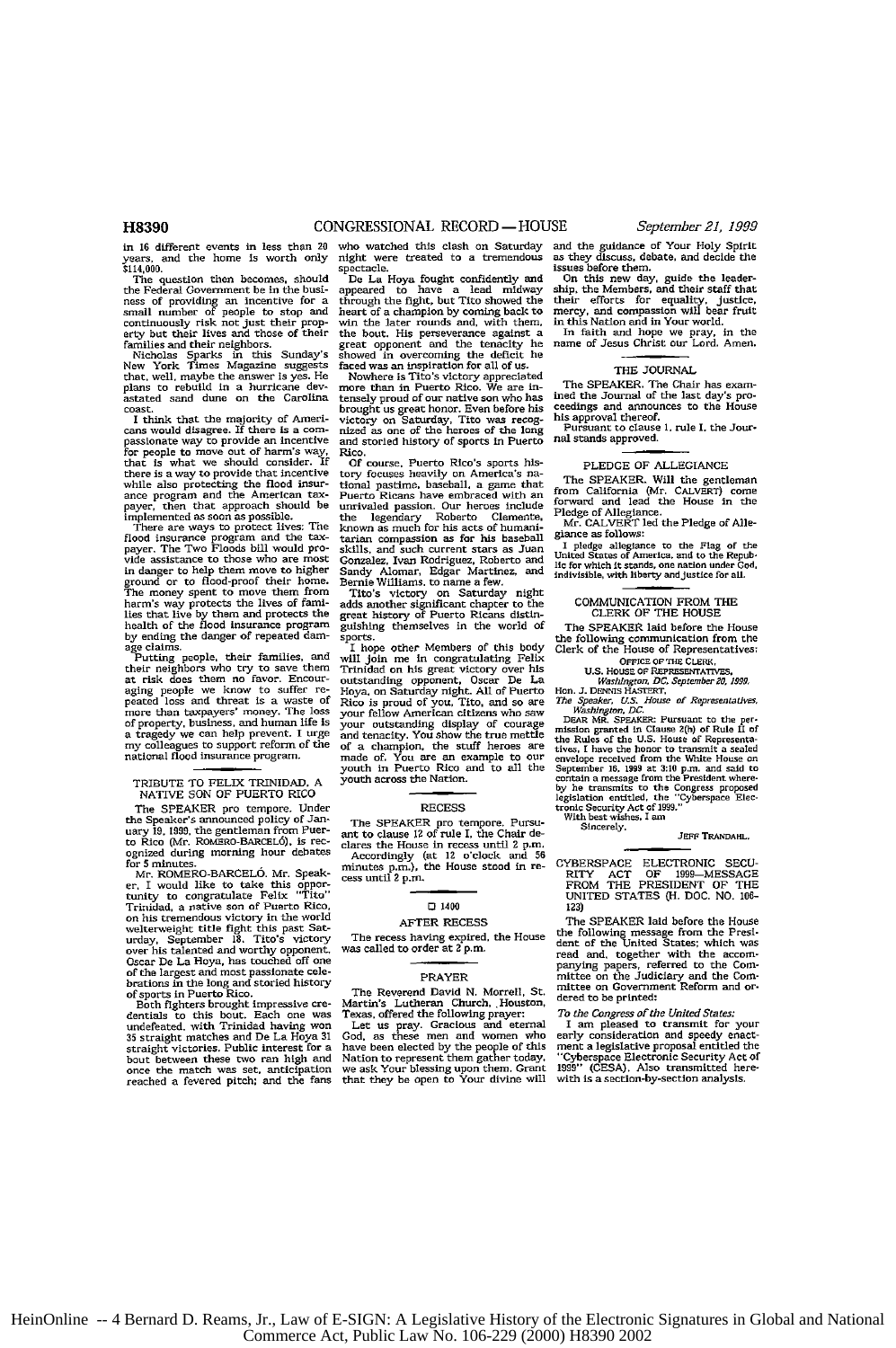somers. but also among financial, med- means of responding to criminal activ-<br>among not just individuals and con- ing and constitutionally supported<br>teal, and educational institutions, ity.<br>fast, and educational institutio infamination and increased relationships and the system and disclosure of for 1 minute and to revise and extend<br>State and local governments. This in-government uses and disclosure of for 1 minute and to revise and extend<br>c Vary Issues to clear the transit was one controlled by the experiment that is not enough to transmit consider a new electronic is protected authorizes a recovery gent to discoluse if the is not enough to tax one's one from particular commutations networks. Tormation onear or the government, by to be spies. Unbelievable. The White<br>tronic environment, and for the prom- ( $\theta_{\rm g}$ , pursuant to a search warrant or House gives billions of dollars Fully realized, information systems thorize appropriations for the Tech-<br>must provide methods to protect the nical Support Center in the Federal not even afford toilet paper. I say it<br>must provide methods to protect the ni data and communications of legitimate Bureau of Investigation, which will such a but Boris on a cash diet. Maybe<br>users. Encryption can address this need serve as a centralized technical re- when he runs out of toilet paper etect the confidentiality of both stored enforcement in responding to the in-<br>data and communications. Therefore, creasing use of encryption by crimi- Charmin. and communication continues to sup-<br>my Administration continues to sup-<br>port the development, adoption, and I look forward to orking with the<br>suse of robust encryption by legitimate<br>users.<br>www.communicational REPUBLICAN TA

tus . WILLIAM J. CLINTON.<br>At the same time, however, the same THE WHITE HOUSE, September 16, 1999<br>tate confidential communications be-<br>tween law-abiding citizens also pose a SALUTE TO GERARD GAUTHIER tween law-abiding citizens also pose a SALUTE TO GERARD **GAUTHIER,** marks.) significant **and** undeniable public safe- EDWIN **KUHLMANN,** AND ROBERT Mr. STEARNS. Mr. Speaker, let us tate communities continuous communities and STUMPF UPON CAULT CONTRIER, marks.)<br>significant and undentable public safe-<br>significant and undentable public safe-<br>power the record straight this afternoon<br>mask illegal and crim ry iss, when used to recurred and criminal activity. Al-<br>
imask illegal and criminal activity. Al-<br>
though cryptography has many legiti-<br>
BASE the Republican tax relief package is though crytocography has many legiti-<br>
in ASE Theorem and the Republican tax relief package is<br>
mate and important uses, it is also in-<br>
mate and important uses, it is also in-<br>
mate and the permission to address the Hous

and the distribution of **thd** pornog- Mr. GIBBONS. Mr. Speaker, today I leagues will not hear from the Demo-raphy. rise in honor **of** three POWs. and I to- orats: The *tax* cut for the first year, The advent and eventual widespread call the words of President John F. the fiscal year 2000, it is \$5.3 billion. use of encryption poses significant and Kennedy who once said, "In the long Now, out of an **\$8** trillion economy, heretofore unseen challenges to **law en-** history of the world, only a few genei- that is not massive. forcement and public safety. Under *ex-* tions have been granted the role of de- The next year, 2001. it Is **\$1.1** billion. isting statutory and constitutional fending freedom in its hour of max- Now, that is not huge. In the year *2002,* law. law enforcement is provided with imum danger. I do not shrink from this it is \$34.7 billion. In the year **2003,** it is different means to collect evidence **of** responsibility. I welcome it." **\$53.1** billion. In the year 2004, it **is \$61.7** illegal activity in such **forms** as **com-** Mr. Speaker. I can think of no better billion. munications or stored data **on** cOm- words to describe three former World So, Mr. Speaker, over the next **5** puters. These means are rendered whol- War II POWs from Nevada who were years, the tax cuts will total about **\$156** ly insufficient when encryption is uti- honored with POW Medals at Nellis Air billion. That is not risky. That is not lized to scramble the information in Force Base last Fridas irresponsible. These are the numbers. such a manner that **law** enforcement. Gerard Gauthier, tdwin Kuhslmnn **and** these are the facts. acting pursuant to lawful authority. and Robert Stumpf did not shrink from This approach **by** the Republicans is cannot decipher the evidence in a time- their responsibilities, indeed they wel- balanced, fair, prudent, and a great tax ly manner, if at all In the context of corned them, ultimately enduring the cut for the American people. Ty indicate the same is of greatest test of fighting men and<br>the essence and may mean the diff-women, as captives of our enemies.<br>The essence and may mean the diff-women, as captives of our enemies.<br>Ference between success strophic that when the context of connel them, ultimately enduring the cut for the American people.<br>It has enforced that We can be different operations, then is of greatest test of fighting men and<br>the essence and may mean

*September 21, 1999* **CONGRESSIONAL RECORD** -- HOUSE **H8391**<br>There is little question that con-enforcement when encryption is uti-<br>intimal achieves in technology are lized by criminals. This requires an ap-of one of the gr There is little question that con-enforcement when encryption is uti-<br>is a little function these men, methodogy are lized by criminals. This requires an ap-of one of the greatest generations for<br>changing forever the way in with each other, and the manner in serve public safety. As is explained bedrock for returning with honor. As a which they work and conduct com- more fully in the sectional analysis veteran of two of our Nation's wars, merc a result, the demand for more and bet-new privacy protections for lawful patriotism, their courage, and their inter access to information and elec- users of encryption, while assisting law spiration.<br>
tronic commerce conti

ity.<br>The CESA establishes limitations on given permission of

A sound a sound a sound and they were American fighting men, re-<br>sponsible for their actions and dedi-<br>(Mr. HEPLEY asked and was given<br>cated to the principles which made our permission to address the House for 1 must support the development and use sponsible for their actions and dedi-<br>must support the development and use sponsible for their actions and dedi-<br>of encryption for legitimate purposes cated to the principles which made

To be spites. One temperature, the mineral Boris.<br>Boris Boris Boris, Boris Boris Boris and Monte all Solid Now, Mr. Speaker, I thought we always gave billions of dollars to Russia

**At** the same tine. however, the same WiL tM **J.** CLI'ON. (Mr. **STEARNS** asked and was given encryption products that help facili- TO WiT **HOUSE,** *Setemober 1i, I.* permission **to** address **the House for** 1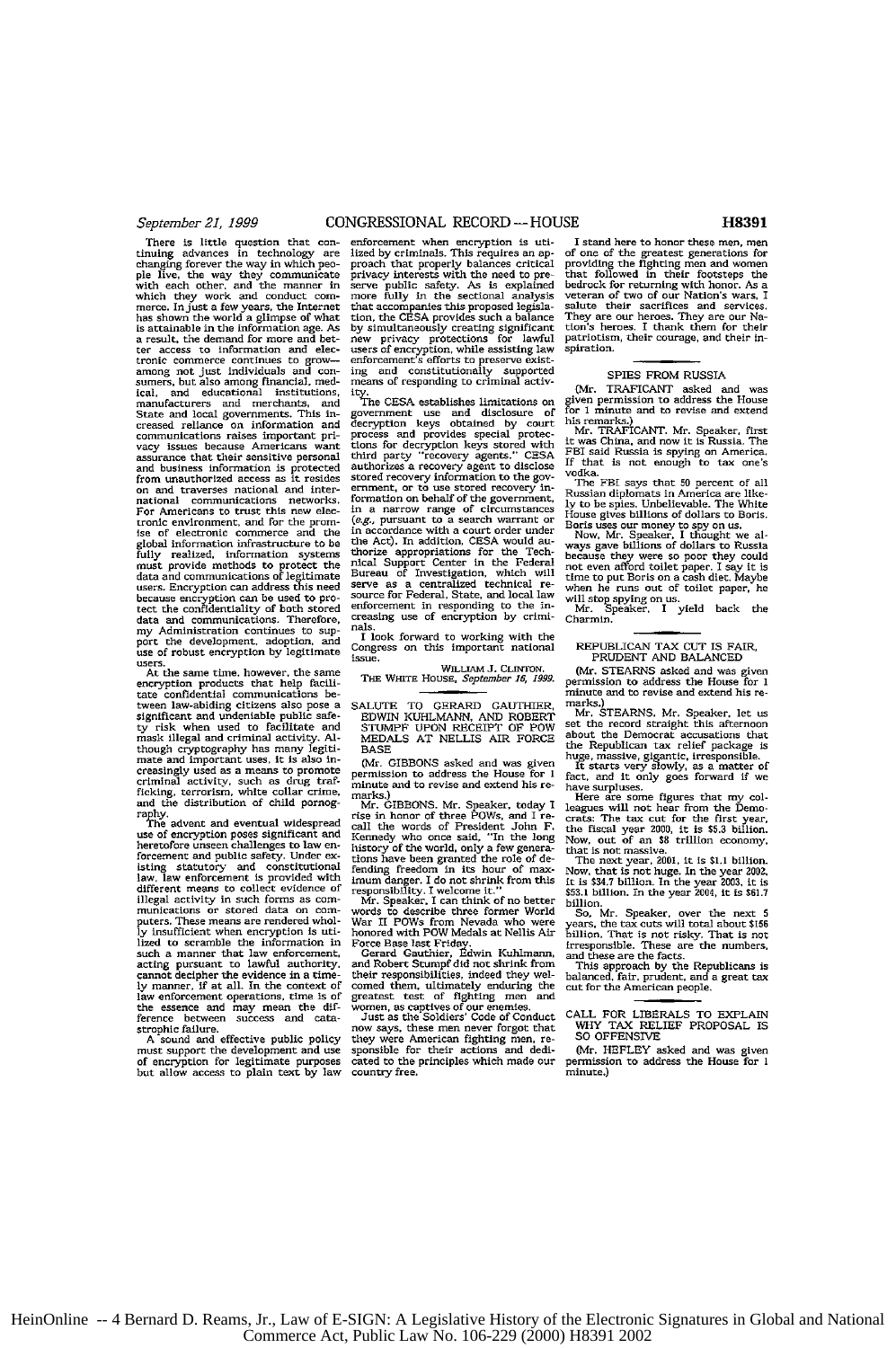HeinOnline -- 4 Bernard D. Reams, Jr., Law of E-SIGN: A Legislative History of the Electronic Signatures in Global and National Commerce Act, Public Law No. 106-229 (2000) H8392 2002